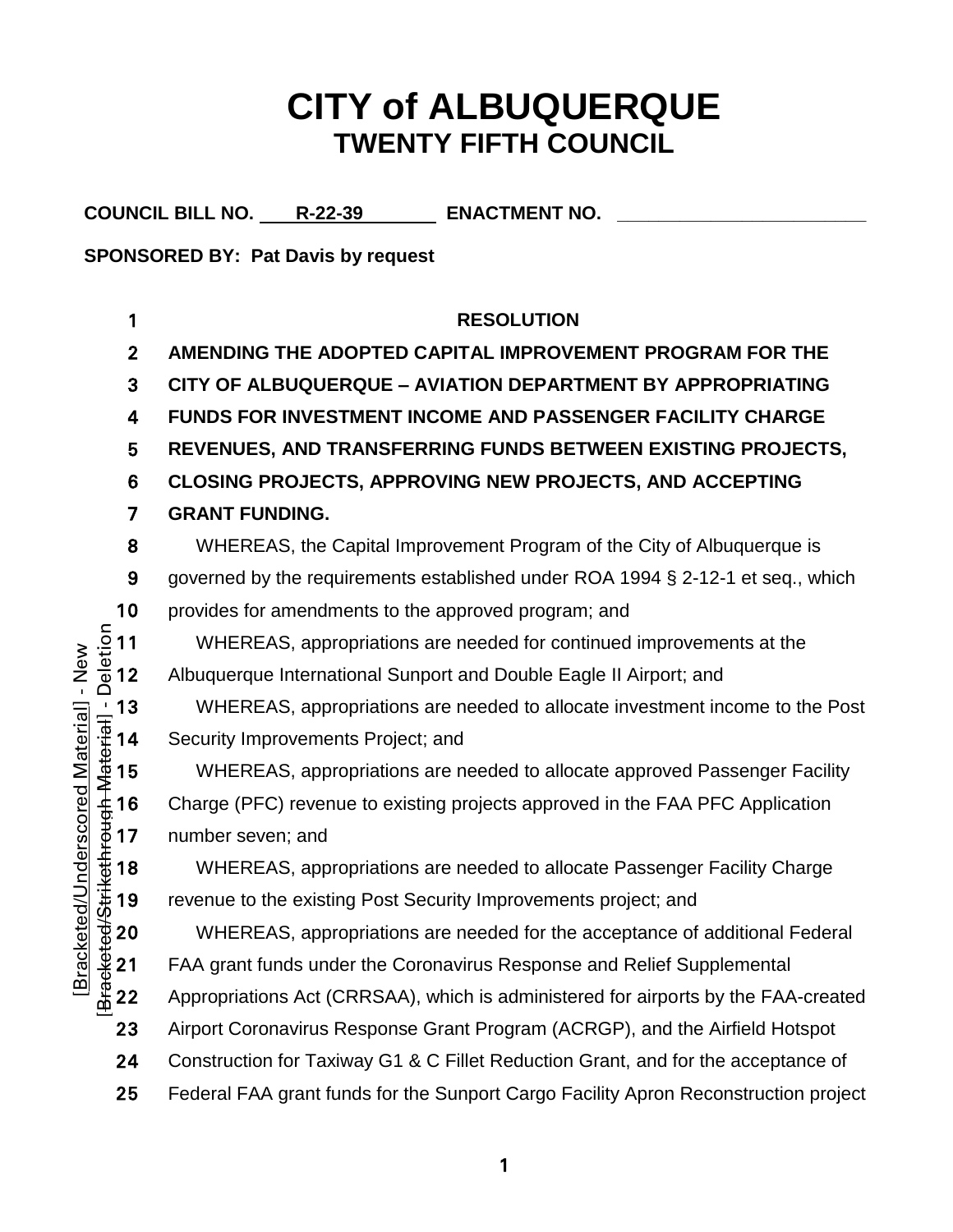1 and the Post Security Improvement project and for the acceptance of NM DOT grant

funding for the DEII FY23-24 Airfield Maintenance project; and

WHEREAS, in the event these grants and/or contributions are received, upon execution of an agreement between the parties, the amounts indicated below will be appropriated in their respective fund, with the provision that the amounts will be adjusted to reflect actual Federal, State and/or private contribution participation; and WHEREAS, the appropriations of these funds for these projects are timely and 8 necessary for the City to serve its citizens.

BE IT RESOLVED BY THE COUNCIL, THE GOVERNING BODY OF THE CITY OF ALBUQUERQUE:

Section 1. That the appropriations are hereby made and/or changed and that decreases in interest/contingency for activities/projects are transfers of revenues to 13 the specific projects as indicated.

| 14                                                                                                                      |                                               |                     | Increase             |  |
|-------------------------------------------------------------------------------------------------------------------------|-----------------------------------------------|---------------------|----------------------|--|
| 15                                                                                                                      | Department                                    | <b>Source</b>       | (Decrease)           |  |
| 16                                                                                                                      | <b>Aviation</b>                               |                     |                      |  |
| 17<br>$\frac{1}{2}$<br>$\frac{1}{2}$<br>$\frac{1}{2}$<br>$\frac{1}{2}$                                                  | Airline Coverage Account                      | 613 Transfer        | 1,000,000            |  |
|                                                                                                                         | Alb. Improvement Account                      | 613 Transfer        | 1,000,000            |  |
|                                                                                                                         | <b>Advanced Engineering Account</b>           | 613 Transfer        | 1,000,000            |  |
|                                                                                                                         | <b>DEII Hangar Lease Facility</b>             | 613 Transfer        | (65, 307)<br>(7,029) |  |
|                                                                                                                         | W. Airport Improv                             | 613 Transfer        |                      |  |
| $\frac{1}{16}$ and 2 2 2 3 4 5 6 7 8 9 2 2 2 2 3 9 9 1 2 2 2 3 4 5 6 7 8 9 9 1 2 2 2 3 9 9 1 2 2 2 3 9 9 $\frac{1}{16}$ | <b>Access Control Improvements</b>            | 613 Transfer        | 925,000              |  |
|                                                                                                                         | <b>DEII Master Plan Update</b>                | <b>FAA Grant</b>    | (103, 126)           |  |
|                                                                                                                         | <b>Terminal Apron Reconstruction PH. 3</b>    | 613 Transfer        | 3,632,853            |  |
|                                                                                                                         | <b>DEII Airport Wildlife Hazard Survey</b>    | <b>FAA Grant</b>    | (24, 222)            |  |
|                                                                                                                         | <b>DEII Airport Wildlife Hazard Survey</b>    | <b>NM DOT Grant</b> | (1,346)              |  |
|                                                                                                                         | Runway 8/26 Pavement Rehab (Design) FAA Grant |                     | (21, 730)            |  |
|                                                                                                                         | South Apron Island A3                         | 613 Transfer        | (21,000)             |  |
|                                                                                                                         | <b>Taxiway C Fillet Reduction</b>             | 613 Transfer        | (51, 500)            |  |
| 30                                                                                                                      | Taxiway F7 Connector Runway 3/21              | <b>FAA Grant</b>    | (1, 554)             |  |
| 31                                                                                                                      | <b>Taxiway A1 Holdline Relocation</b>         | 613 Transfer        | (77, 492)            |  |
| 32                                                                                                                      | <b>Taxiway A1 Holdline Relocation</b>         | <b>FAA Grant</b>    | (48, 413)            |  |
| 33                                                                                                                      | <b>Taxiway A1 Holdline Relocation</b>         | <b>NM DOT Grant</b> | (2,688)              |  |

۔<br>نفصا م [Bracketed/Underscored Material] - New [Bracketed/Underscored Material] - New اا ∼نسم±∼۱۸ ماست. حله درانسه ۱٫۵ له دغه داد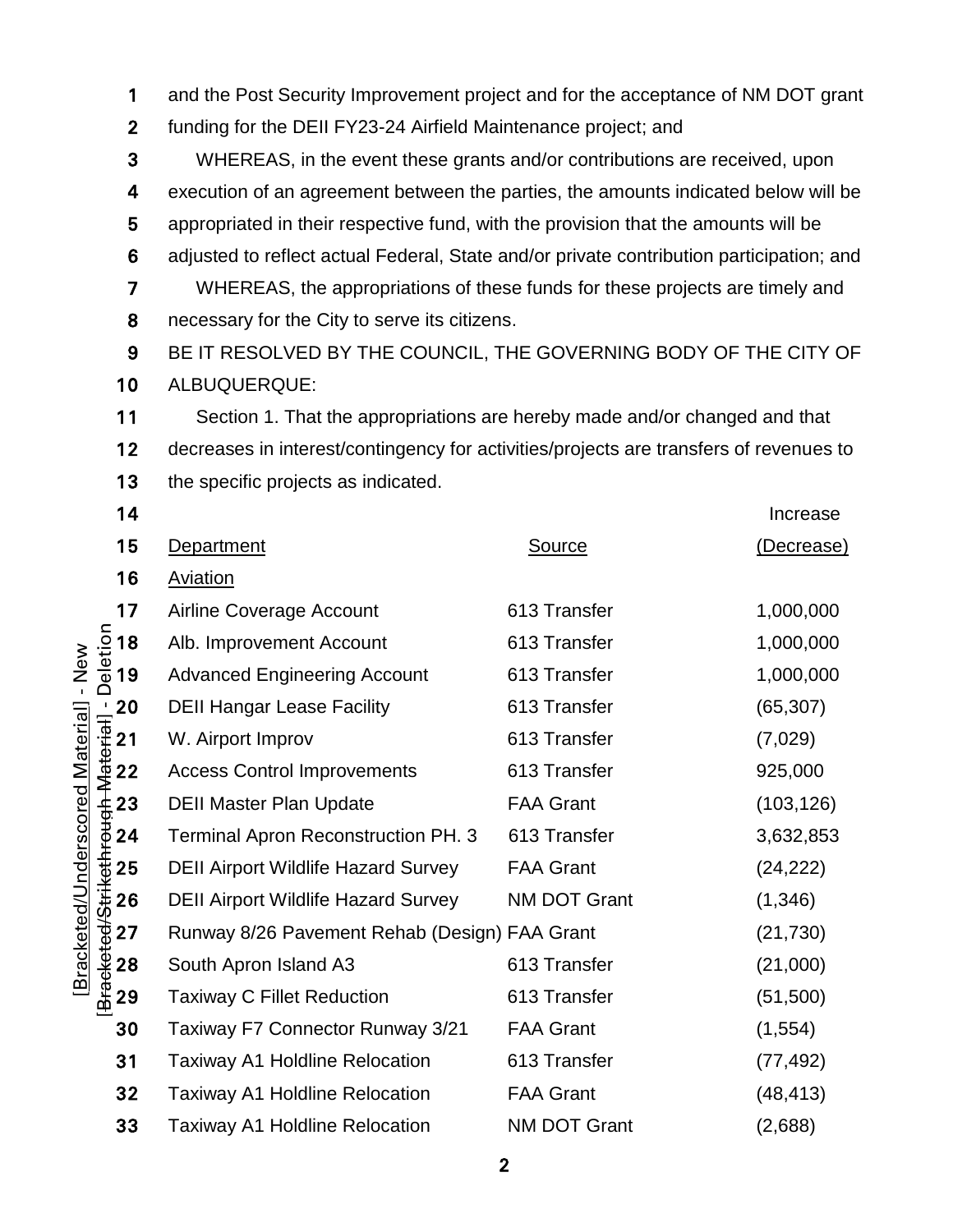| 1                 | <b>Taxiway F6</b>                                  | 613 Transfer        | (59, 404)     |
|-------------------|----------------------------------------------------|---------------------|---------------|
| $\overline{2}$    | <b>Post Security Improvements</b>                  | <b>FAA Grant</b>    | 71,474,500    |
| 3                 | <b>Post Security Improvements</b>                  | <b>PFC Revenue</b>  | 27,000,000    |
| 4                 | <b>Post Security Improvements</b>                  | 613 Transfer        | 5,700,000     |
| 5                 | <b>Post Security Improvements</b>                  | Investment Income   | 11,500,000    |
| 6                 | <b>DEII Master Plan Approval</b>                   | <b>NM DOT Grant</b> | (86,046)      |
| $\overline{7}$    | Airfield Hotspot - Construction                    | 613 Transfer        | (2, 179, 207) |
| 8                 | Airfield Hotspot - Construction                    | <b>PFC Revenue</b>  | 2,179,207     |
| 9                 | Airfield Hotspot - Construction                    | <b>FAA Grant</b>    | 421,277       |
| 10                | <b>DEII Mower</b>                                  | 613 Transfer        | (37,500)      |
| 11                | Runway 8/12 Realignment                            | 613 Transfer        | (2,750,000)   |
| 12                | <b>West Ramp Reconstruction</b>                    | 613 Transfer        | (15, 433)     |
| 13                | <b>West Ramp Reconstruction</b>                    | <b>PFC Revenue</b>  | 1,015,433     |
| 14                | Sunport Taxiway A Holdline Relocation 613 Transfer |                     | (35,000)      |
| 15                | <b>Terminal Building Perimeter Concrete</b>        | 613 Transfer        | (2,554,898)   |
| 16                | <b>Terminal Building Perimeter Concrete</b>        | <b>PFC Revenue</b>  | 2,554,898     |
| 17                | Taxiway E Reconstruction Phase B                   | 613 Transfer        | 500,000       |
| $\overline{2}$ 18 | Art Program                                        | 613 Transfer        | 70,000        |
| 19                | <b>Sunport Cargo Facility</b>                      | 613 Transfer        | (21,500,000)  |
| 20                | <b>Sunport Cargo Facility</b>                      | <b>FAA Grant</b>    | 6,666,667     |
| 21                | <b>DEII Airfield Pavement Rehab</b>                | 613 Transfer        | 50,000        |
| 22 <u>ֿ</u>       | <b>Sunport ACRGP</b>                               | <b>FAA Grant</b>    | 3,812         |
| 23                | <b>Sunport Emergency Generator Const.</b>          | 613 Transfer        | 2,500,000     |
| 24                | <b>DEII FY23-24 Airfield Maintenance</b>           | 613 Transfer        | 3,100         |
| 25                | <b>DEII FY23-24 Airfield Maintenance</b>           | <b>NM DOT Grant</b> | 20,000        |

[Bracketed/Underscored Material] - New [Bracketed/Strikethrough Material] - Deletion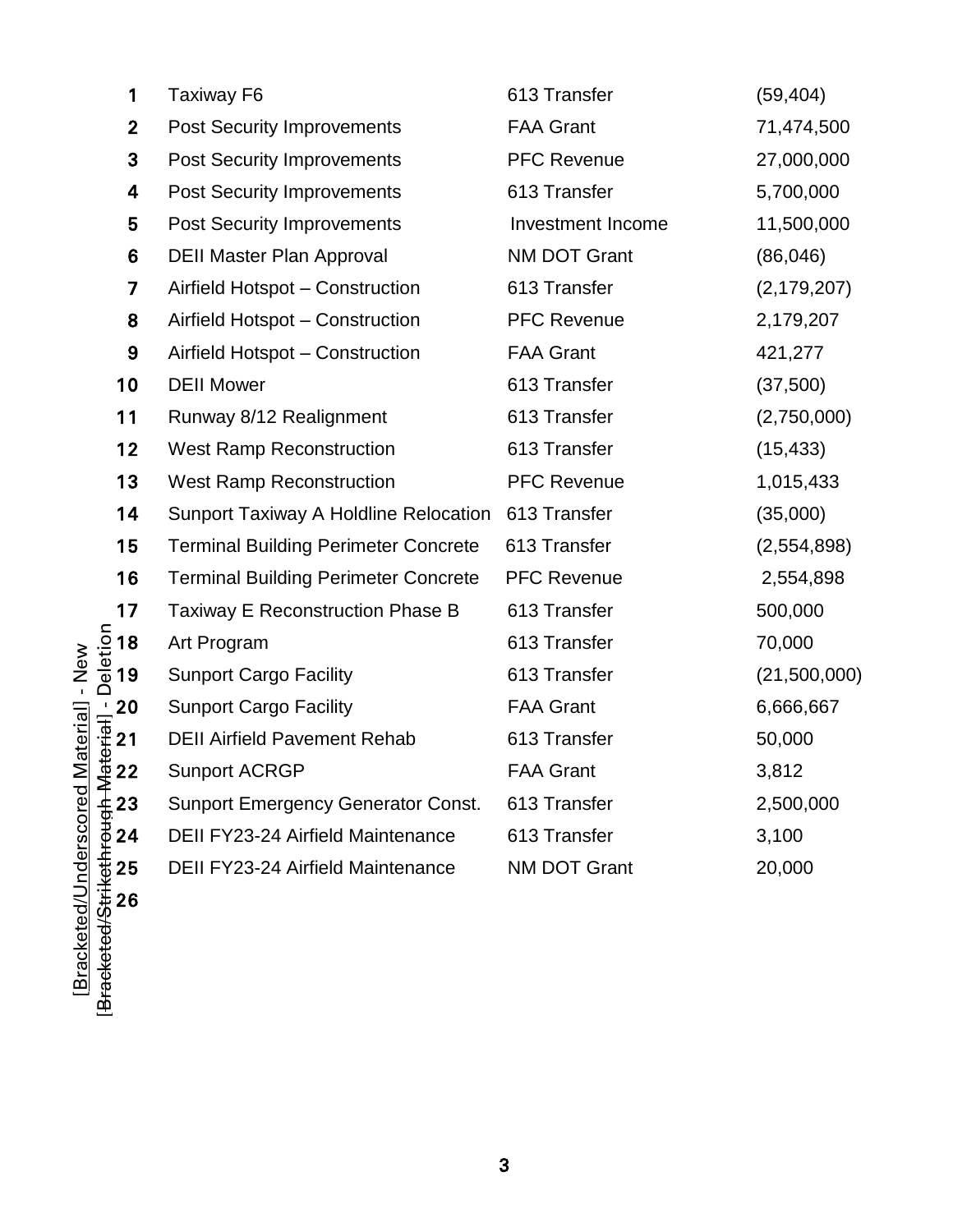

## **CITY OF ALBUQUERQUE Albuquerque, New Mexico** Office of the Mayor

Mayor Timothy M. Keller **INTER-OFFICE MEMORANDUM** 

April 25, 2022

- TO: Isaac Benton, City Council President
- Timothy M. Keller, Mayor **FROM:**
- **SUBJECT:** Resolution amending the adopted Capital Improvement Program for the City of Albuquerque – Aviation Department by appropriating funds for Investment Income and Passenger Facility Charge revenues, and transferring funds between existing projects, closing projects, approving new projects, and accepting grant funding.

I submit herewith for City Council approval a copy of the above-referenced Resolution. This legislation will appropriate Investment Income for the Post Security Improvements project, and approved Passenger Facility Charge (PFC) revenues to existing projects approved by the FAA in PFC Application Number Seven (7) (Terminal Building Perimeter Concrete, Hotspot Construction, West Ramp Reconstruction Projects) and the Post Security Improvements project. Additionally, this legislation will transfer excess funds from the Runway 8/12 Realignment, and Sunport Cargo Facility projects, and will close the DEII Hangar Lease Facility, W. Airport Improvement, DEII Master Plan Update, DEII Airport Wildlife Hazard Survey, Runway 8/26 Pavement Rehab Design, South Apron Island A3, Taxiway C Fillet Reduction, Taxiway F7 Connector Runway 3/21, Taxiway A1 Holdline Relocation, Taxiway F6, DEII Master Plan Approval, DEII Mower, and the Sunport Taxiway A Holdline Relocation projects to provide supplemental funding for the Airline Coverage Account, Alb. Improvement Account, Advanced Engineering, Access Control Improvements, Post Security Improvements, Taxiway E. Reconstruction Phase B, Sunport Art Program, Sunport Emergency Generator Construction, Terminal Apron Reconstruction Phase III, and the DEII Airfield Pavement Rehab Design and PER Projects.

Additionally, this legislation will allow for the creation of a new project for the DEII FY23-24 Airfield Maintenance project. This legislation will also allow for the acceptance and appropriation of additional FAA grant funds for the Sunport Hotspots Construction, the Sunport Airport Coronavirus Response Grant Program (ACRGP) and the Sunport Cargo Facility and the Post Security Improvement projects.

Lastly, this legislation will allow for the acceptance and appropriation of NM Department of Transportation grant funding for the DEII FY23-24 Airfield Maintenance project.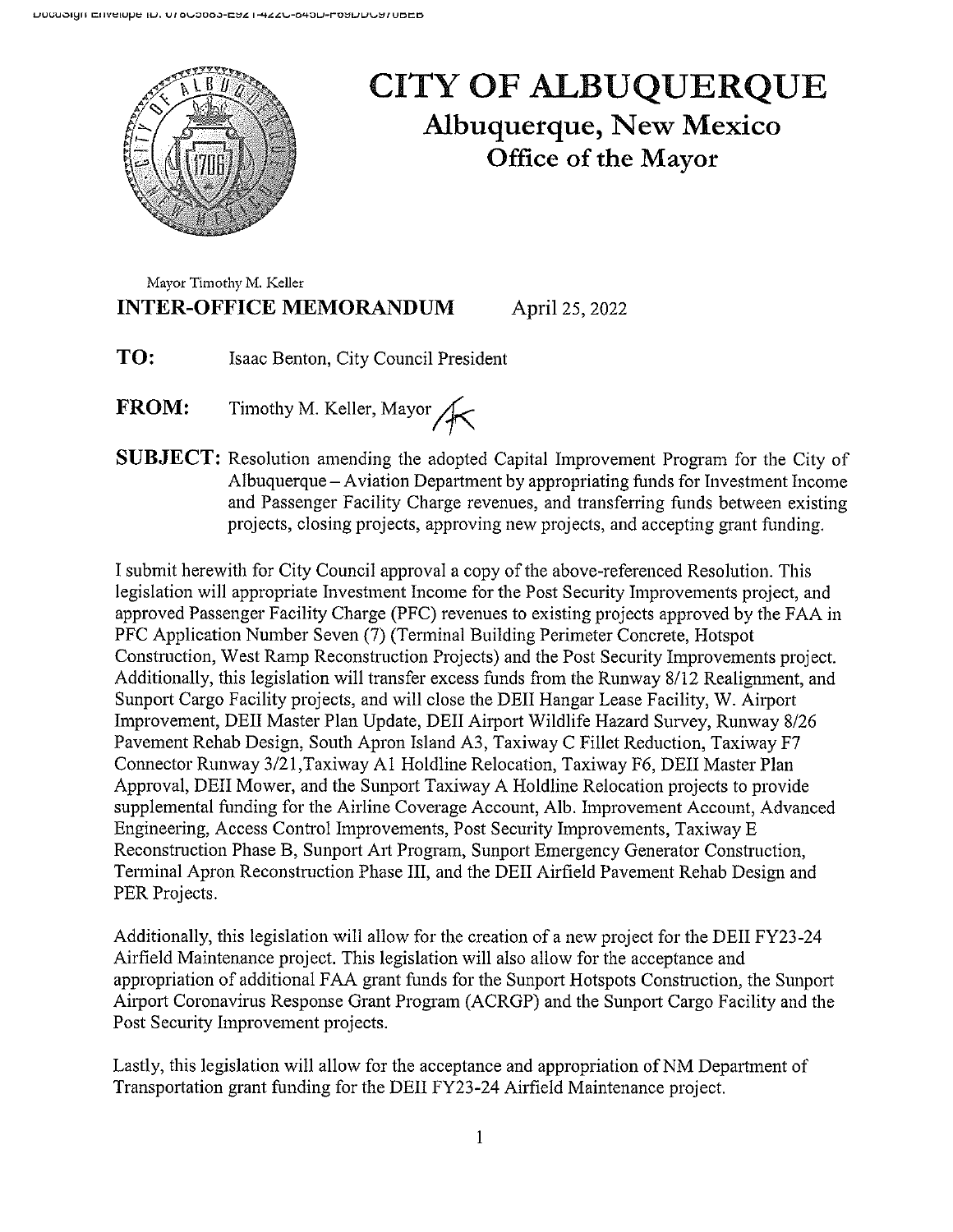Resolution amending the adopted Capital Improvement Program for the City of Albuquerque – Aviation Department by appropriating funds for Investment Income and Passenger Facility Charge revenues, and transferring funds between existing projects, closing projects, approving new projects, and accepting grant funding.

Approved: Lawrence Rael Date

Acting Chief Administrative Officer

Approved as to Legal Form:

DocuSigned by: Lauren keek Esteban A. Aguilar, Jr. City Attorney

4/26/2022 | 3:55 PM MDT

Date

Recommended:

Approved:

-DS Вc

DocuSianed by: for More Richard McCurley  $5/9/32$ 4/26/2022 | 2:19 PM PDT C. Chin E327F3E2466405 Richard G. McCurley Date Mark Motsko Date Director of Aviation CIP Official

 $\overline{2}$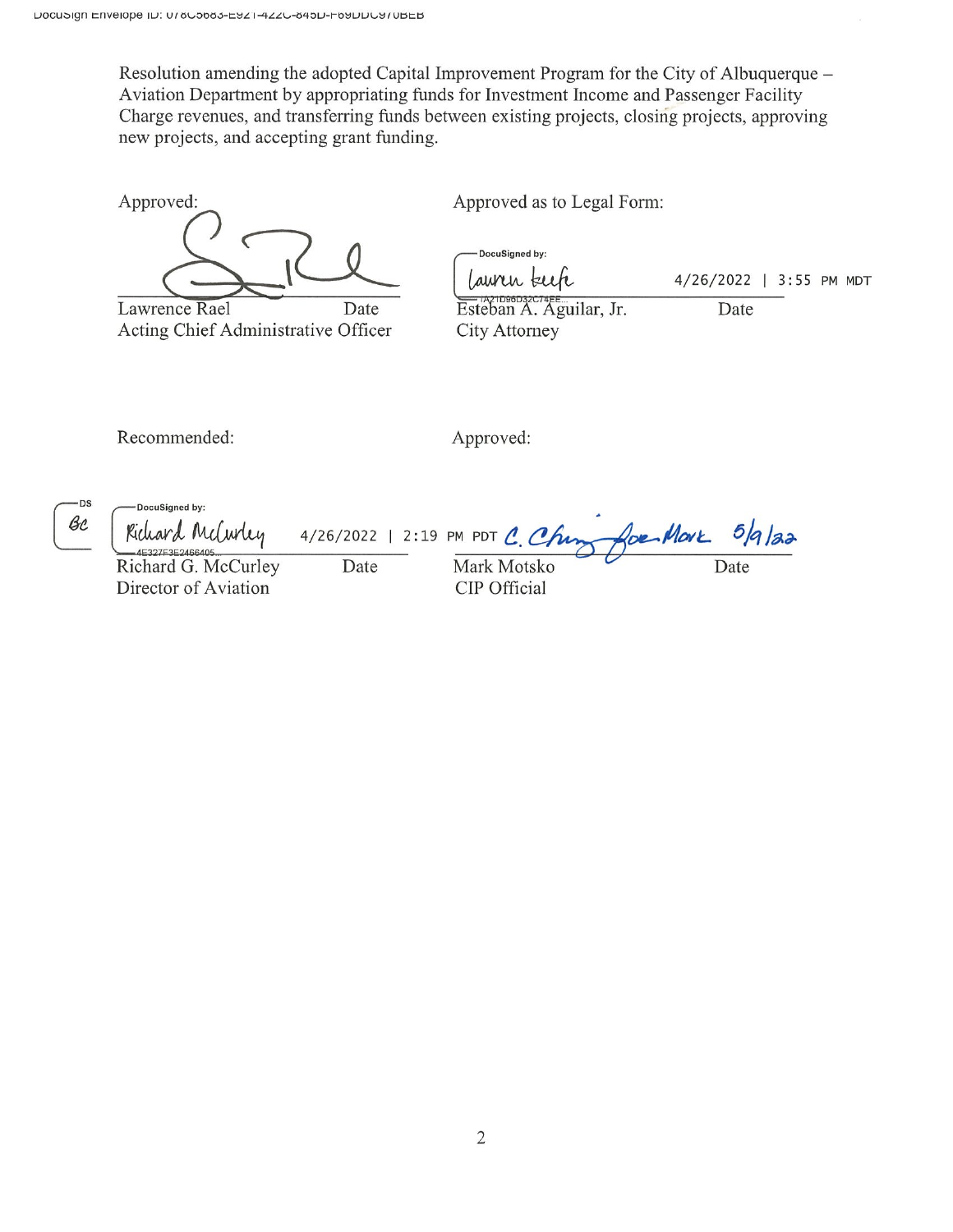#### **Cover Analysis**

#### 1. What is it?

Resolution amending the adopted Capital Improvement Program for the City of Albuquerque - Aviation Department by appropriating funds for Investment Income and Passenger Facility Charge revenues, and transferring funds between existing projects, closing projects, approving new projects, and accepting grant funding.

#### 2. What will this piece of legislation do?

This legislation will appropriate Investment Income for the Post Security Improvements project, and approved Passenger Facility Charge (PFC) revenues to existing projects approved by the FAA in PFC Application Number Seven (7) (Terminal Building Perimeter Concrete, Hotspot Construction, West Ramp Reconstruction Projects) and the Post Security Improvements project. Additionally, this legislation will transfer excess funds from the Runway 8/12 Realignment, and Sunport Cargo Facility projects, and will close the DEII Hangar Lease Facility, W. Airport Improvement, DEII Master Plan Update, DEII Airport Wildlife Hazard Survey, Runway 8/26 Pavement Rehab Design, South Apron Island A3, Taxiway C Fillet Reduction, Taxiway F7 Connector Runway 3/21, Taxiway A1 Holdline Relocation, Taxiway F6, DEII Master Plan Approval, DEII Mower, and the Sunport Taxiway A Holdline Relocation projects to provide supplemental funding for the Airline Coverage Account, Alb. Improvement Account, Advanced Engineering, Access Control Improvements, Post Security Improvements, Taxiway E Reconstruction Phase B, Sunport Art Program, Sunport Emergency Generator Construction, Terminal Apron Reconstruction Phase III, and the DEII Airfield Pavement Rehab Design and PER Projects. Additionally, this legislation will allow for the creation of a new project for the DEII FY23-24 Airfield Maintenance project. This legislation will also allow for the acceptance and appropriation of additional FAA grant funds for the Sunport Hotspots Construction, the Sunport Airport Coronavirus Response Grant Program (ACRGP) and the Sunport Cargo Facility and the Post Security Improvement projects. This legislation will also allow for the acceptance and appropriation of NM Department of Transportation grant funding for the DEII FY23-24 Airfield Maintenance project.

### 3. Why is the project needed?

This legislation is needed to appropriate Investment Income for the Post Security Improvements project and to reallocate funding from existing and closing projects to provide funding for continued improvements at the Albuquerque International Sunport. Additionally, this legislation is needed to appropriate PFC revenues to the Terminal Building Perimeter Concrete, Sunport Hotspots Construction and West Ramp Reconstruction projects that were approved by the FAA in PFC Application Number Seven (7) as well as appropriate PFC revenue for the Post Security Improvements project. Lastly, this legislation is needed to allow for the acceptance of additional Federal grant funding from the FAA and NM DOT.

### 4. How much will it cost and what is the funding source?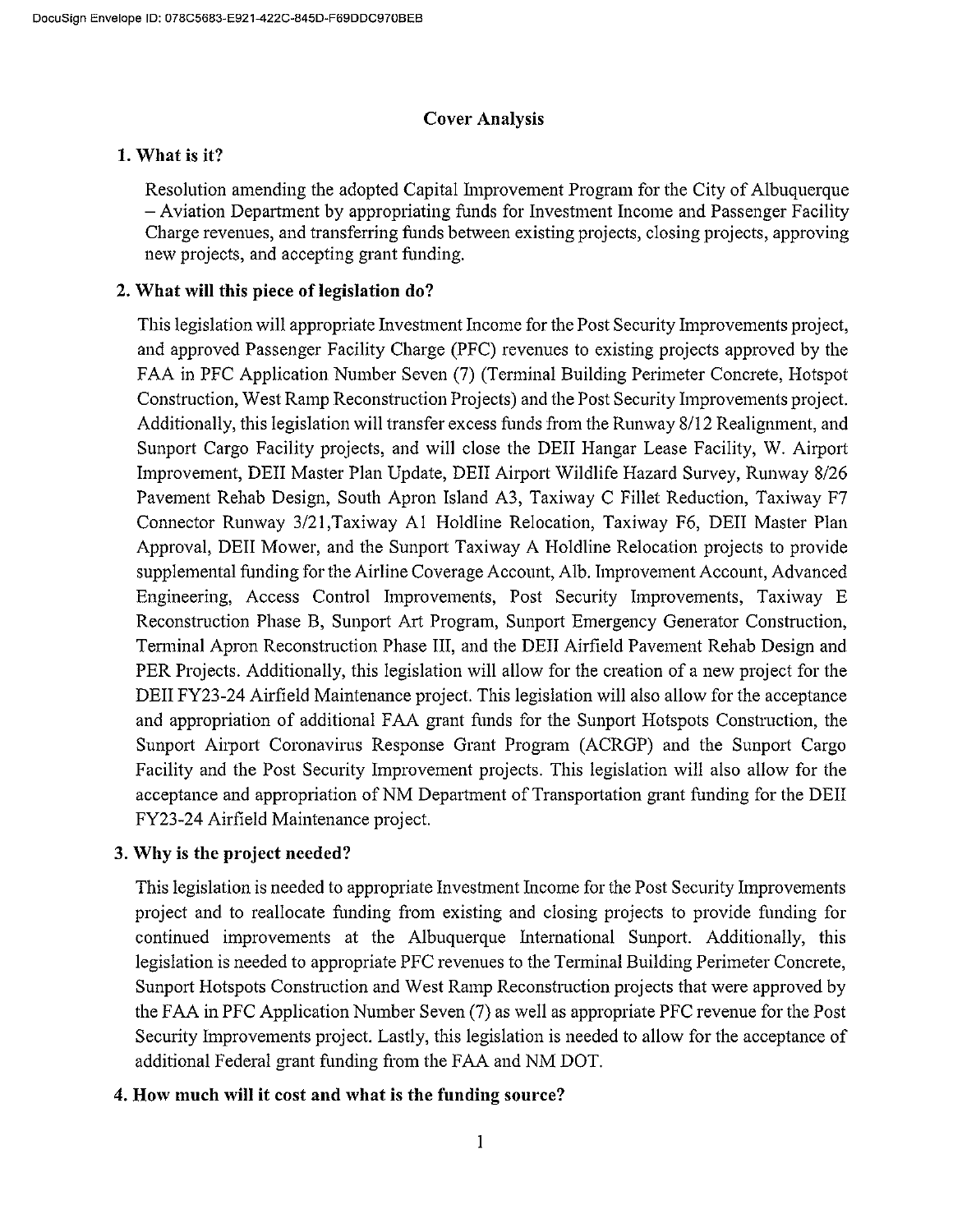This legislation will appropriate investment income and PFC revenues, transfer funds from existing projects and will close completed projects to provide \$73,603,308 to supplement existing projects and for the creation of new projects. Of this \$873,603,308, \$1,000,000 will be transferred to the Airline Coverage Account, \$1,000,000 will be transferred to the Alb. Improvement Account, \$1,000,000 will be transferred to Advanced Engineering, \$925,000 will be transferred to the Access Control Improvements project, \$53,000,000 will be transferred to the Post Security Improvements project, \$500,000 will be transferred to the Taxiway E Reconstruction Phase B project, \$70,000 will be transferred to the Sunport Art Program project, \$2,500,000 will be transferred to the Sunport Emergency Generator Construction Project, \$3,632,853 will be transferred to the Terminal Apron Reconstruction Phase III project, and \$50,000 will be transferred to the DEII Airfield Pavement Rehab (design and PER) project. Additionally, \$3,100 will be appropriated for the creation and matching funds for the DEII FY23-24 Airfield Maintenance project. Additionally, this legislation will allow for the acceptance and appropriation of Federal FAA Airport Improvement Program grant funds including \$6,666,667 for the Sunport Air Cargo Apron Expansion project, \$421,277 for the Sunport Hotspots Construction project, \$71,474,500 for the Post Security Improvements project and \$3,812 for the ACRGP grant as well as \$20,000 in NM DOT grant funds for the DEII FY23-24 Airfield Maintenance project.

## 5. Is there a revenue source associated with the project? If so, what level of income is projected?

In addition to the federal and state grant funding noted above, the Post Security Improvements project will provide additional concession space beyond the TSA Security Checkpoint that the Aviation Department plans to lease to future tenants for business use. The expected revenue is unknown at this time, as lease agreements will be negotiated at a later date.